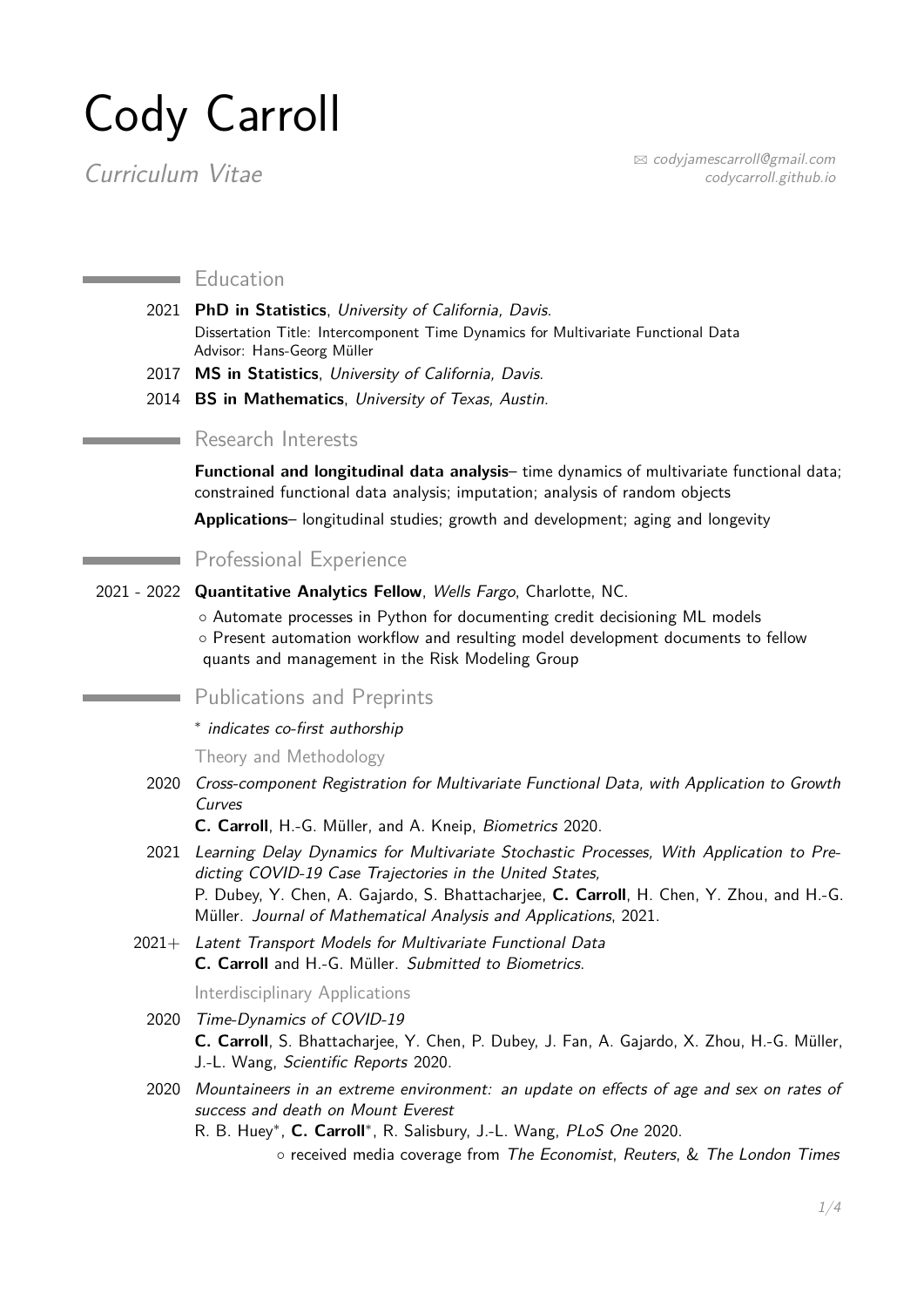- 2021 A Practical Method to Quantify Knowledge-Based Dose Volume Histogram Prediction Accuracy and Uncertainty with Reference Cohorts B. Covele, **C. Carroll**, K. Moore, Journal of Applied Clinical Medical Physics, 2021.
- 2022 Comparison of Diagnostic Predictors of Neonatal Survivability in Non-Domestic Caprinae T. N. Bliss, M. J. Marinkovich, R. E. Burns, **C. Carroll**, M. M. Clancy, and L. L. Howard. Journal of Zoo and Wildlife Medicine, to appear.

# **Software**

and the

Contributor/ fdapace: Functional Data Analysis and Empirical Dynamics. R package. Former **C. Carroll**, A. Gajardo, Y. Chen, X. Dai, J. Fan, P. Z. Hadjipantelis, K. Han, et al. Maintainer <https://CRAN.R-project.org/package=fdapace>.

# **Presentations**

Talks

- 2022 **Teaching Statistics Here and Now**. UC Santa Barbara
- 2022 **Case Study in Data Science Pedagogy: Linear Association and Correlation**. UC Berkeley
- 2021 **Latent Transport Models for Multivariate Functional Data**. Lawrence Livermore National Lab
- 2020 **Longitudinal Data Analysis with fdapace**. ECHO Lab, Bill and Melinda Gates Foundation
- 2020 **Shift-Warping for Multivariate Functional Data**. Statistics Student-Led Seminar Series, UC Davis
- 2019 **Deception and Coin Flips: Statistical Intuition through Lies and Games**. NSF RTG Statistics Workshop Series, UC Davis
- 2018 **An Introduction to Functional Data Analysis**. NSF RTG Symposium: Modern Tools for Statistics, UC Davis
- 2018 **Time Warping for Human Growth Curves**. Statistics Student-Led Seminar Series, UC Davis

Posters

2020 **Benchmarking Dose-Volume Histogram Prediction Accuracy Between Different Knowledge-Based Models**, Vancouver, BC, Canada, Joint AAPM/COMP Meeting,

# **Teaching**

Instructor of Record

- Summer 2019 **Brief Course in Mathematical Statistics II**. UC Davis, Dept. of Statistics
- Spring 2019 **Applied Statistics for Biological Sciences**. UC Davis, Dept. of Statistics
- Summer 2018 **Applied Statistics for Business and Economics**. UC Davis, Dept. of Statistics/Dept. of Economics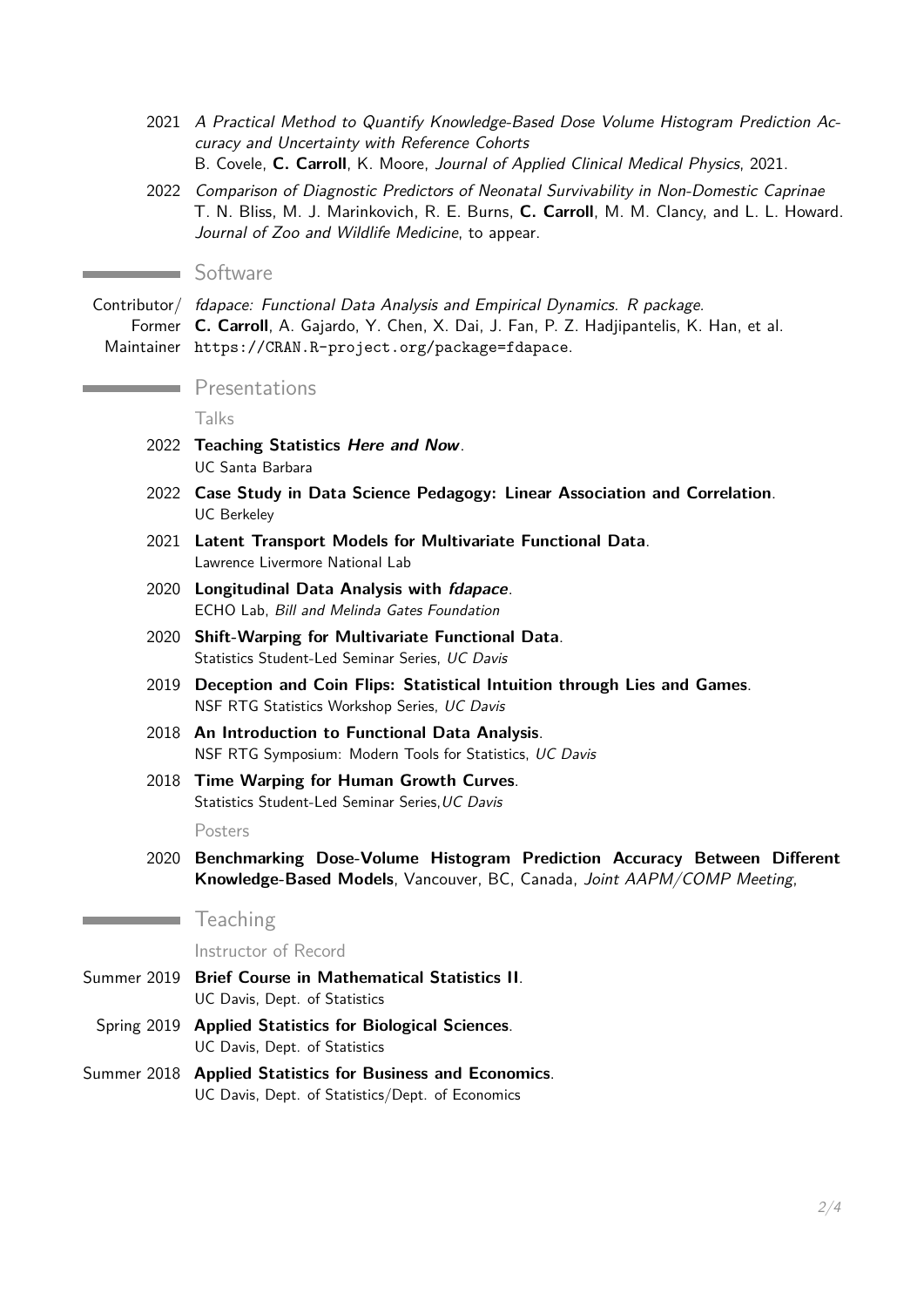Teaching Assistant

- $\circ$  Applied Statistics for Biological Sciences (Su17) UCD, Statistics
- Applied Statistics for Business and Economics (F19) UCD, Statistics/Economics
- $\circ$  Applied Statistical Methods Regression Analysis (F17) UCD, Statistics
- o Introduction to Probability Theory (S18) UCD, Statistics
- o Mathematical Statistics (W21) UCD, Statistics
- o Survival Analysis (F18) UCD, Statistics/Biostatistics, Grad. Level
- { Statistical Consulting (W18, W19, W20) UCD, Statistics/Biostatistics, Grad. Level

International Teaching

2014-2015 **ESL Teacher**, Nishinomiya Imazu Senior High School, Nishinomiya, Japan.

#### **Mentoring Experience**

2017-2020 **NSF Research Training Group**, Dept. of Statistics, UC Davis.

Advising Undergraduate Research

- $\circ$  Warping methods for wearable device data, with Hainiu Xu
- $\circ$  Functional regression for wearable device data, with Phoebe Biying Li
- $\circ$  Functional clustering for wearable device data, with Weivi Chen
- $\circ$  Geographic trends for functional housing price data, with Yunbai Zhang
- $\circ$  Functional data analysis of global temperature extrema, with Cynthia Lai
- 2020 **Mentor for Undergraduate Honors Thesis**. Warping methods for wearable device data, by Hainiu Xu

# **Awards and Fellowships**

- 2021 **Peter Hall Graduate Research Award**. Awarded once yearly to the top PhD graduate for excellence in statistical research during degree, Dept. of Statistics, UC Davis
- 2021 **Alan Fenech Service Award**. Dept. of Statistics, UC Davis
- 2020 **Outstanding Graduate Teaching Award**. Awarded to 10 graduate students university-wide, Grad. Studies, UC Davis
- 2020 **Excellence in Teaching Award**. Awarded to one student instructor in the department on special occasion, Dept. of Statistics, UC Davis
- 2015-2020 **NSF Research Training Grant Recipient**.
- 2016-2019 **Summer Statistics Research Fellowship Award**. Dept. of Statistics, UC Davis
- 2017-2019 **TA Recognition Award**. Dept. of Statistics, UC Davis
- 2015-2018 **UC Davis Graduate Scholars Fellowship**. Grad. Studies, UC Davis

#### **Technical skills**

Advanced R, Python, git, LATEX

Intermediate SQL, Julia, Travis-CI